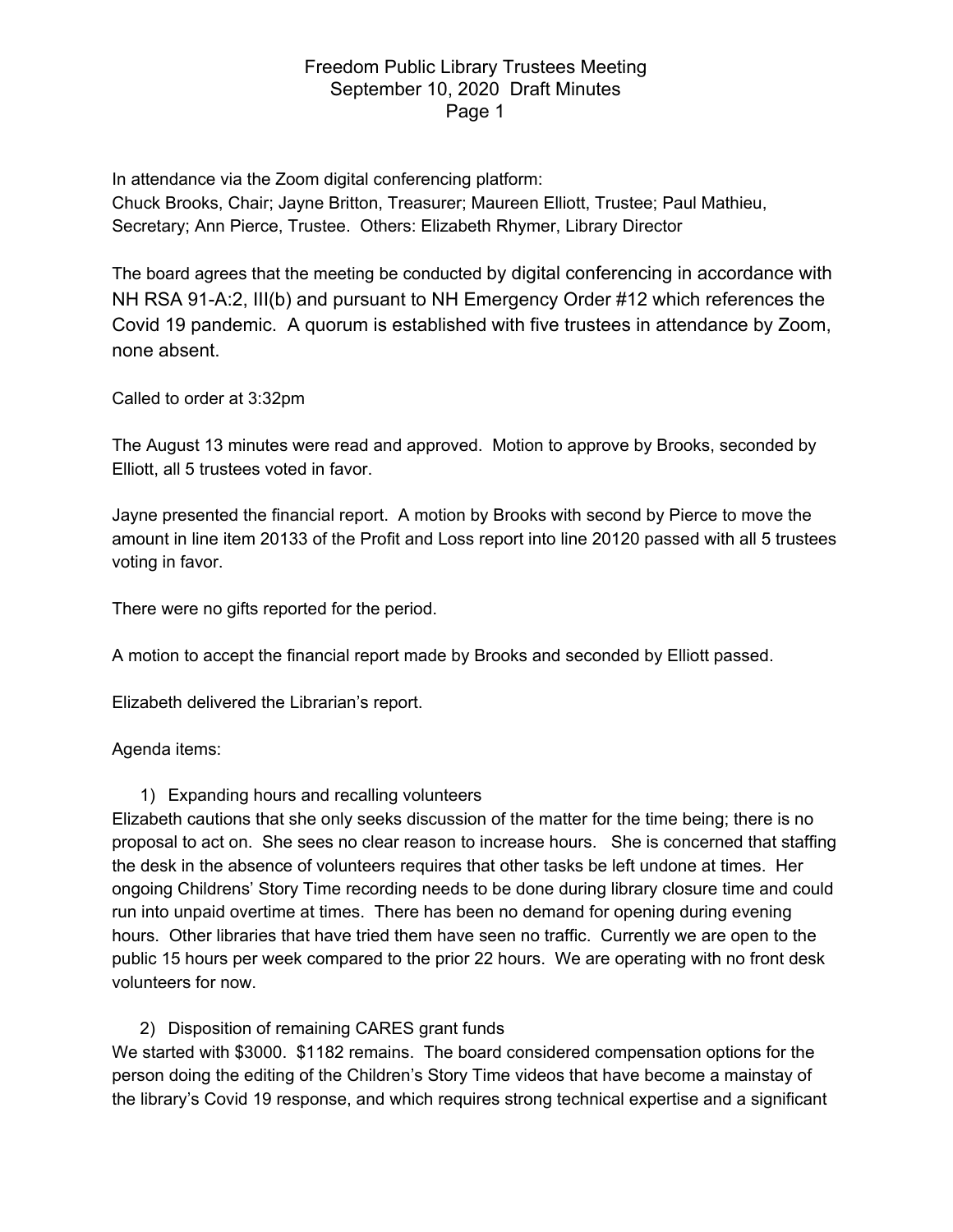amount of time each week. A motion by Brooks and seconded by Pierce that pending a receipt of a bill for video editing services that we pay the editor \$50.00 per story time video production for editing services rendered. The motion passed with Brooks, Elliott and Pierce voting in favor and Mathieu and Britton abstaining.

## 3) Staffing and work responsibilities reshuffling

The assistant librarian and the library assistant both agreed to the recently revised staffing plan with revised distribution of duties and compensation.

4) Trustees of the Trust Fund and Morrow bequest update

Chuck has been in touch with Pat McCoy, Trustee of the Trust Fund for Freedom regarding the establishment of a trust fund for the library which would feature accessible principal and accrued interest. The state resources consulted have yet to deliver information. Ms McCoy is aware of current investment returns being about 0.21%- down considerably from recent rates. There are still unanswered questions about how to set up the trust fund as described above. Jayne offers that a bank account may offer a better return with the desired accessibility of funds. Such an arrangement could require a quorum of trustees to sign off on withdrawals to ensure integrity of fund use. Further discussion tabled to October.

(Paul steps out to take a phone call. Are there notes that need to be inserted here?)

5) Personnel policy revision suggest by Elizabeth

Elizabeth discussed data management concerns and computer privacy expectations for library staff and volunteers. She offered sample language that would help convey to employees the expectation that all library digital records, email and similar digital communications are the property of the library and the library needs to maintain access to the records and the accounts where they are held. This includes usernames, passwords and similar account information. Similarly, there should be no expectation of privacy of communications of library or personal matters between library staff and volunteers and other entities on library equipment. A motion by Brooks and seconded by Britton to add the following language to the Personnel Policy passed with all 5 trustees voting in favor:

*"Employees cannot expect privacy rights to extend to the use of the library's electronic information and communication systems. The library reserves the right to access, monitor content and have access to login information to voicemail or email accounts, computer files, online digital accounts and data, or any other library property. For these reasons, you should not expect messages or data left on your voicemail, email, computer, or other communication device to be private."*

### 6) Library budget reminder and discussion

Jayne suggests that the format for library budgeting for 2021 be based on 2019 actual figures and 2020 year to date figures, moving away from the recent practice of forecasting revenue and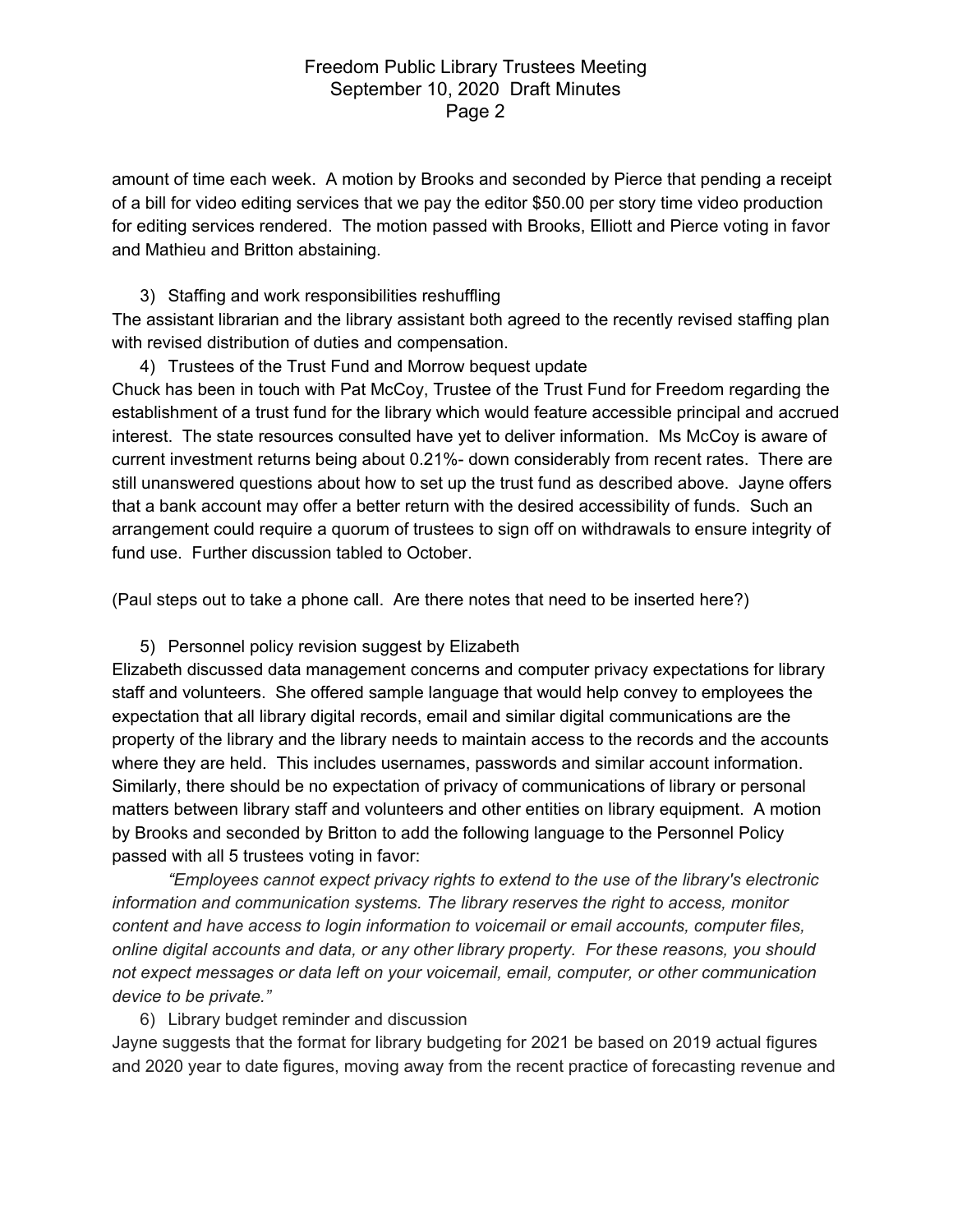expense projections for the current year in evolving budget documents. The board agrees to the method for this year's budgeting season.

7) FOL budget process reminder

The Friends of the Library budget request will be due in early November. Elizabeth suggests we discuss whether the FOL would be willing to use funds toward improving the safety of the approach to the vestibule with approaching winter conditions in mind. Elizabeth will investigate further.

8) Renewal of landscaping contract

Chuck will ask Lakeside Landscaping for a new 3 year proposal for landscaping services for the board to consider. Currently services are provided at the rate of \$2600 annually.

9) Director's performance review

Chuck and Elizabeth will meet to discuss the process for her review this year.

Next meeting October 8 at 3:30. Adjourned at 5:34pm